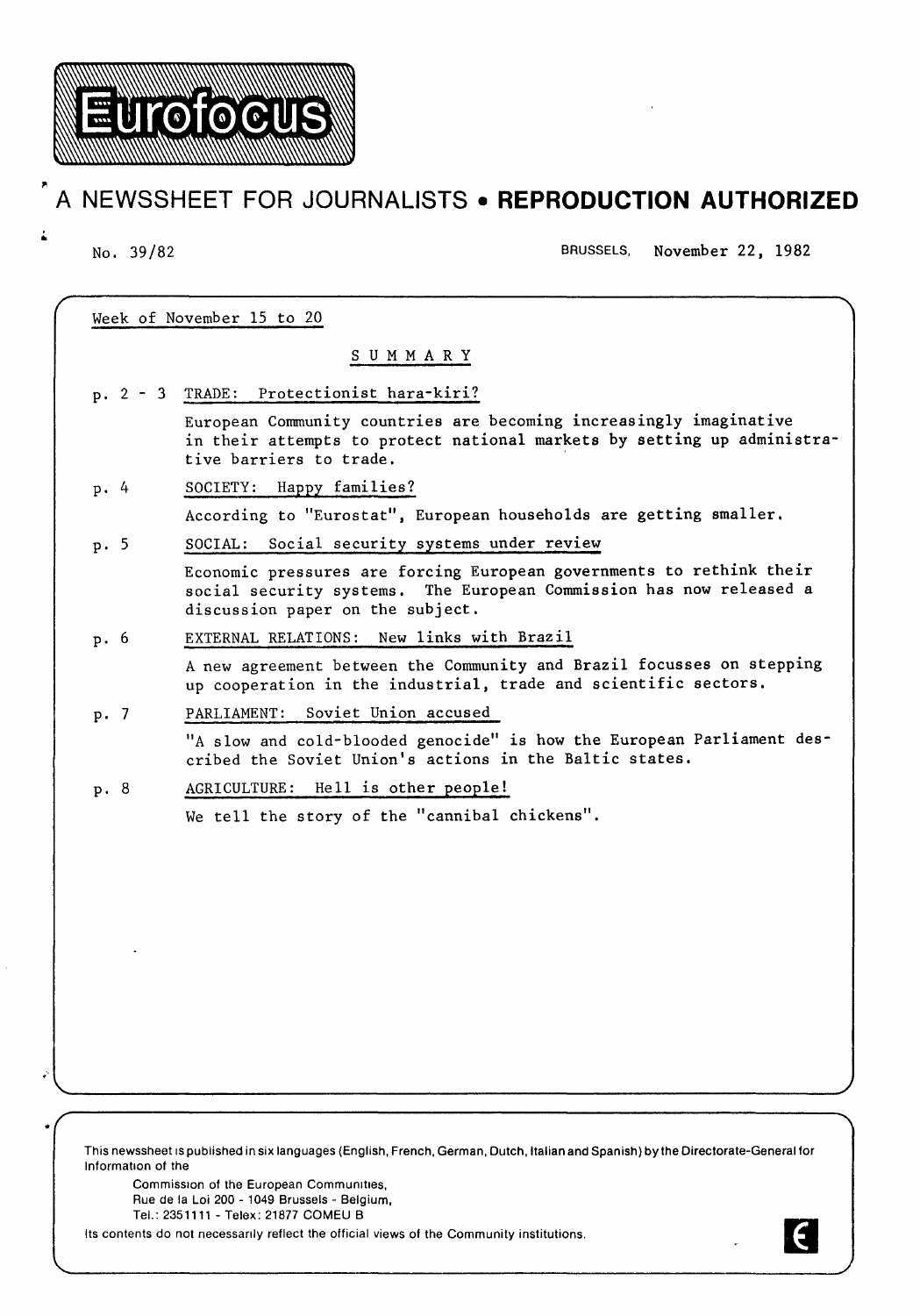•

### TRADE: Protectionist hara-kiri?

Should margarine be sold in cubes or cones? A silly question? Not for the manufacturers or ultimately the consumers!

The European Court of Justice has just condemned Belgium for blocking trade because it only allows the sale of margarine if it is packed in cubes. The legislation blocks the entry of foreign margarine, especially margarine from Germany which is packaged in cones. As the Belgian authorities see it, the cube shape is part of a consumer tradition and prevents any confusion with butter.

This is not an isolated case. Examples of similar subtle forms of "protectionism" are to be found in almost every Community Member State. Did you know, for instance, that apple or malt vinegar cannot enter Italy because only wine vinegar is recognized south of the Alps? All kinds of historical reasons are raised to justify the ban on imports of foreign vinegar, imposed by Italy.

Then there is the German legislation dating back to ... wait for it, 1516 which bans the sale of any beer not made exclusively from malt or barley. This stops the sale of English, Danish and Alsation beer in Germany, and, although condemned as completely illegal by the Furopean Community is still applied.

Did you know that "speculoos", the rather delicious Belgian biscuits, cannot be sold in the Netherlands because their cinnamon content is considered too high - and could endanger the health of the Dutch?

The famous "Dijon Cassis" is also still not sold in Germany because its alcohol content does not conform to German standards. The European Court of Justice has condemned Germany for this barrier, but the country is yet to change its rules.

There are hundreds of other examples of similar protectionism, justified by reference to ancient laws, health of citizens, or consumer protection. These pretexts are, at first glance, perfectly legitimate and even admirable, but a closer look reveals a more dangerous trend towards protectionism ... or rather ''neo-protectionism" of a specifically "European" nature. One might well ask why this is so. Well, because the EC Treaties ban all traditional forms of protectionism such as tariff barriers and quotas. So Community Member States look for other ways, and using their imagination, succeed in avoiding Community regulations and achieving their goal: the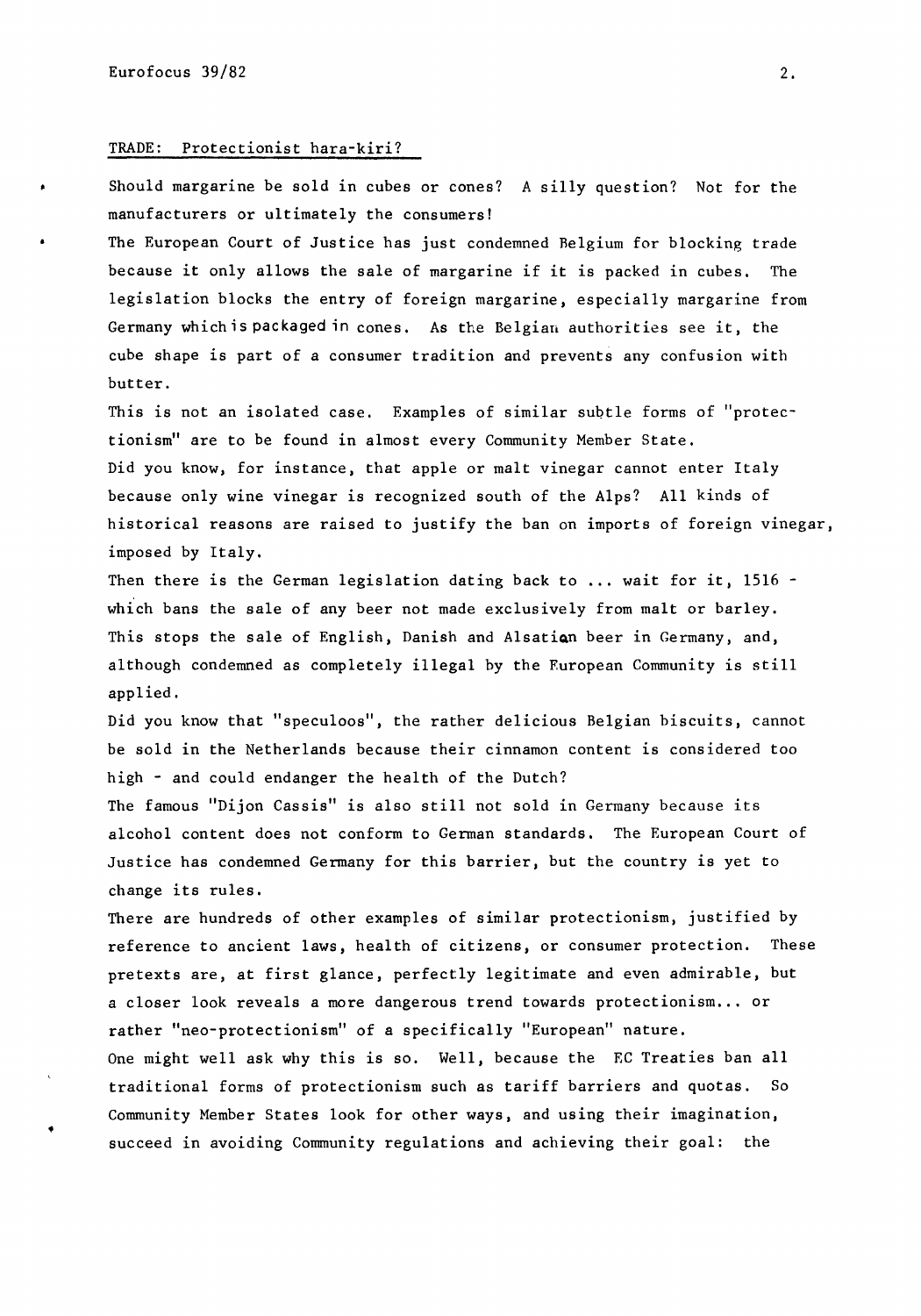protection of a specific product or a threatened sector. The European Commission is now getting four times as many complaints against trade barriers than in the past; 400 currently compared to SO in the 1970s. Of these 400, 110 are currently being investigated by the European Commission and the European Court of Justice. For the Commission which enforces Community rules, the scenario is always the same. Firstly, indications that the sales of a particular product on a market are being slowed down. Secondly, the argument used is always legitimate. Thirdly, the authority responsible for the ban tells the Commission that identical treatment is meted out to national products and foreign products. Final stage: a closer look shows that the measure is designed to stop imports indirectly.

What kinds of measures are being used? Almost everything, including bureaucratic formalities, red tape, papers to fill in, over-zealous customs officers, fines ... the states are particularly good at drawing up very complicated lists of norms and standards, which must be respected by foreign exporters and which vary from country to country.

The European Commission is also suspicious of slogans used to encourage consumption of national goods such as "Buy British" or "Reconquest of the national market".

The European Commission is increasingly concerned by the increase in such neo-protectionist measures. Warnings have been given by a number of European Commissioners including Karl-Heinz Narjes and Frans Andriessen. The Commission's stance is clear. It is based on two decisions taken by the Court: the first deals with Italian vinegar and the second with "Dijon Cassis". It stipulates that any product sold and consumed in one Community Member State should be allowed into other Member States, unless specific health reasons can be invoked, So, if apple vinegar and "Dijon Cassis" don't kill people or at least make them extremely sick, they have to be let in!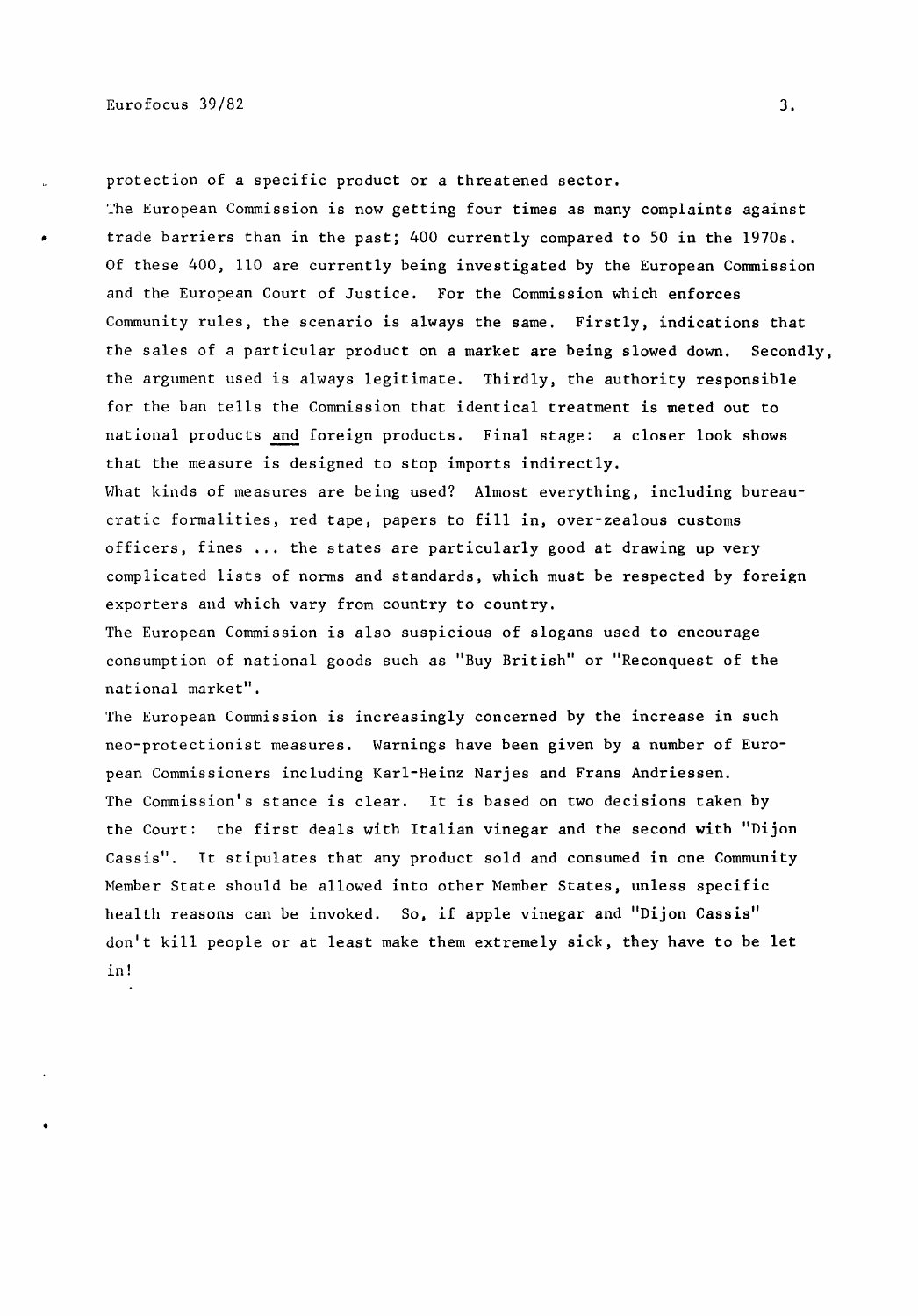### SOCIETY: Happy families?

Traditional values and the makeup of the European family are changing, There are currently two main types of households in the European Community: on the one hand, those in more developed secular countries, such as Great Britain, the Federal Republic of Germany and France, and on the other, those in the predominantly agricultural and Catholic systems, such as Italy and Ireland, The Benelux countries are somewhere in the middle and Denmark seems to have developed an entirely different concept of "household''. This is according to a study entitled "Economic and Social Characteristics of Households in the Member States of the European Community" conducted during the 1970s, whose results have just been published by Eurostat.

To begin with the modern concept of "a household" is no longer synonymous with "a family" in the strictest sense. Family links are less and less the determining element in a household and researchers have now adopted the concept of cohabitation as the main criterion. *A* household consists of a group of people living under the same roof, but can also be composed of only one person. The "head of the household" -- since there has to be one for purposes of the study -- is defined as the person who identifies himself or herself as such in the surveys, frequently the one who pays the rent and the person who exercises the most authority. In general, it still applies largely to the male members of a household,

One of the most noticeable results of the survey was the striking reduction in the size of European households. They now tend to consist of two to three people in the Federal Republic of Germany, France, Great Britain and Belgium, but in Italy and Ireland they remain larger. Generally, the largest households are still found in the agricultural sector.

The number of people working has also changed, More than 54 percent of Irish and nearly 50 percent of Italian households have only one working member. On the other hand, in France, and the United Kingdom, in about 30 percent of households, two people work. In between 20 and 25 percent of European households nobody works. Normally they are unemployed young people or pensioners. *A* particularly large number of young people live alone in the Netherlands and in the Federal Republic of Germany, showing that economics appears to be less and less of a reason for living at home, In the Community as a whole, with the exception of Ireland, there are twice as many women living alone as there are men. In the Eurostat study, a woman was only considered as the head of the household when she was living alone.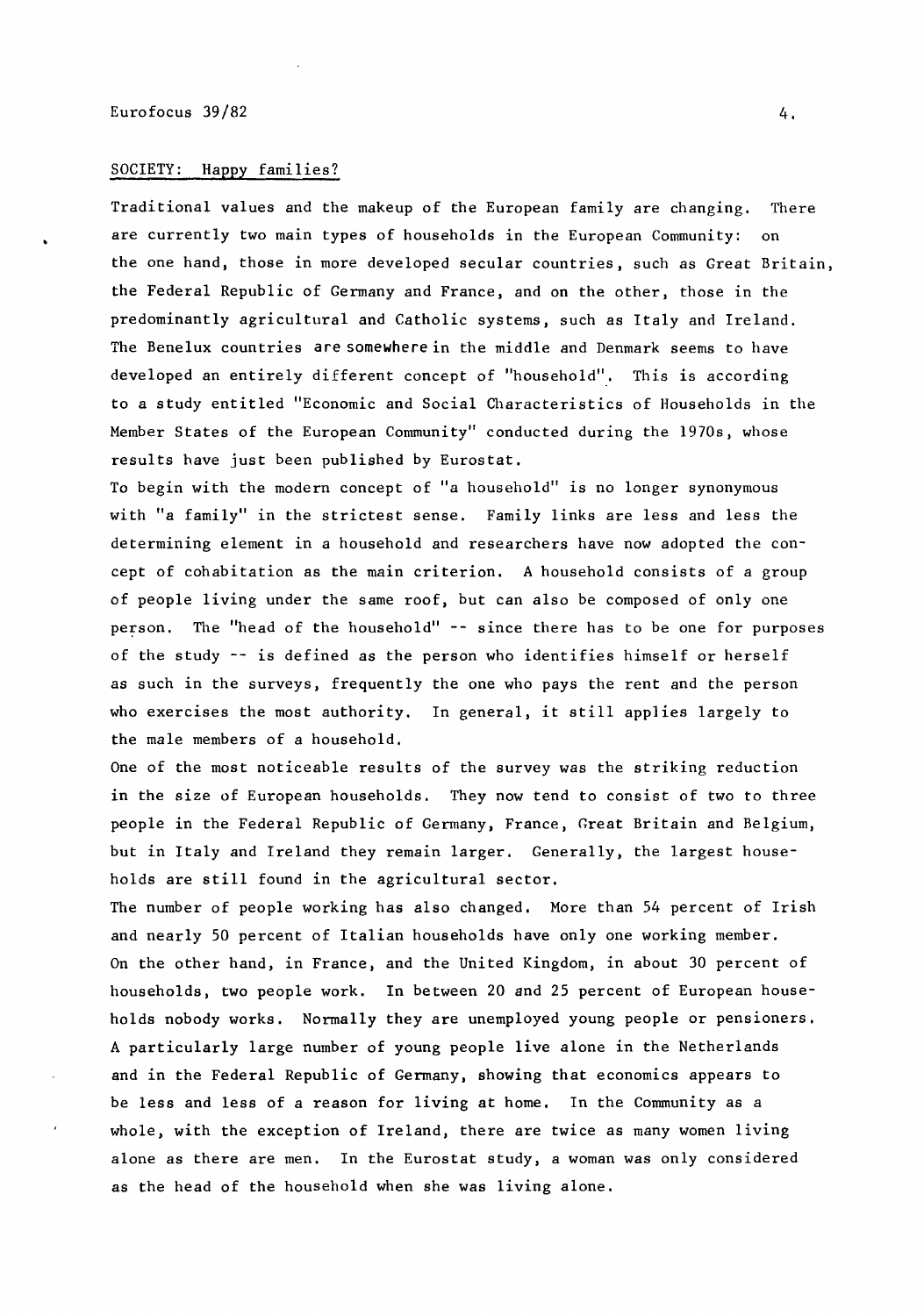#### SOCIAL: Social security systems under review

Until the recession Europeans tended to take things like old age pensions, the dole, family allowances and subsidized health care for granted. But with several European Community countries currently cutting government spending, debate has been growing between politicians of right and left as to how much should be spent on social security benefits and where the money should go.

A discussion paper outlining existing social security systems in Europe, the problems that they face in the current economic climate and possible areas for their reform, has now been released by the European Commission in Brussels.

Among its priorities, the Commission wants to see a simplification of social security systems throughout Europe to make them cheaper to run and easier to use. Other priority needs it lists include special attention to be given to how benefits are assessed and closer examination of the sort of things that health spending is going towards.

The paper also raises a number of hitherto unanswered questions about existing systems, including: Should they be more flexible? How is it that in some Community countries women are still discriminated against in terms of benefits? What could be done to clarify existing social security laws and administration? What can be done about the misuse, wastage and overlapping of some benefits? Could systems be made fairer by "making everyone contribute to them according to their means?". And should we think of social security purely in terms of increased cash benefits, rather than increased services in kind, such as free food, heating, transport, etc.?

Existing European social security systems vary widely and scope for Community action in the field is therefore limited, The United Kingdom, Denmark and the Netherlands all operate roughly similar unified state schemes, which cover the whole population for unemployment, health and family benefits and give employees certain advantages over the self-employed. Belgium has two main systems, one for employees and another for the self-employed. Germany, France, Greece, Italy and Luxembourg all operate a wide range of schemes and in Ireland national insurance is only compulsory for employees. National health services only operate in the United Kingdom, Italy and Denmark. Systems are also financed very differently. In Denmark, Ireland and the United Kingdom, most of the money comes from taxes, whereas in Italy and France, most of it comes from employers contributions. As a proportion of GDP, spending ranges from 30.7 percent in the Netherlands to 21.4 percent in Britain.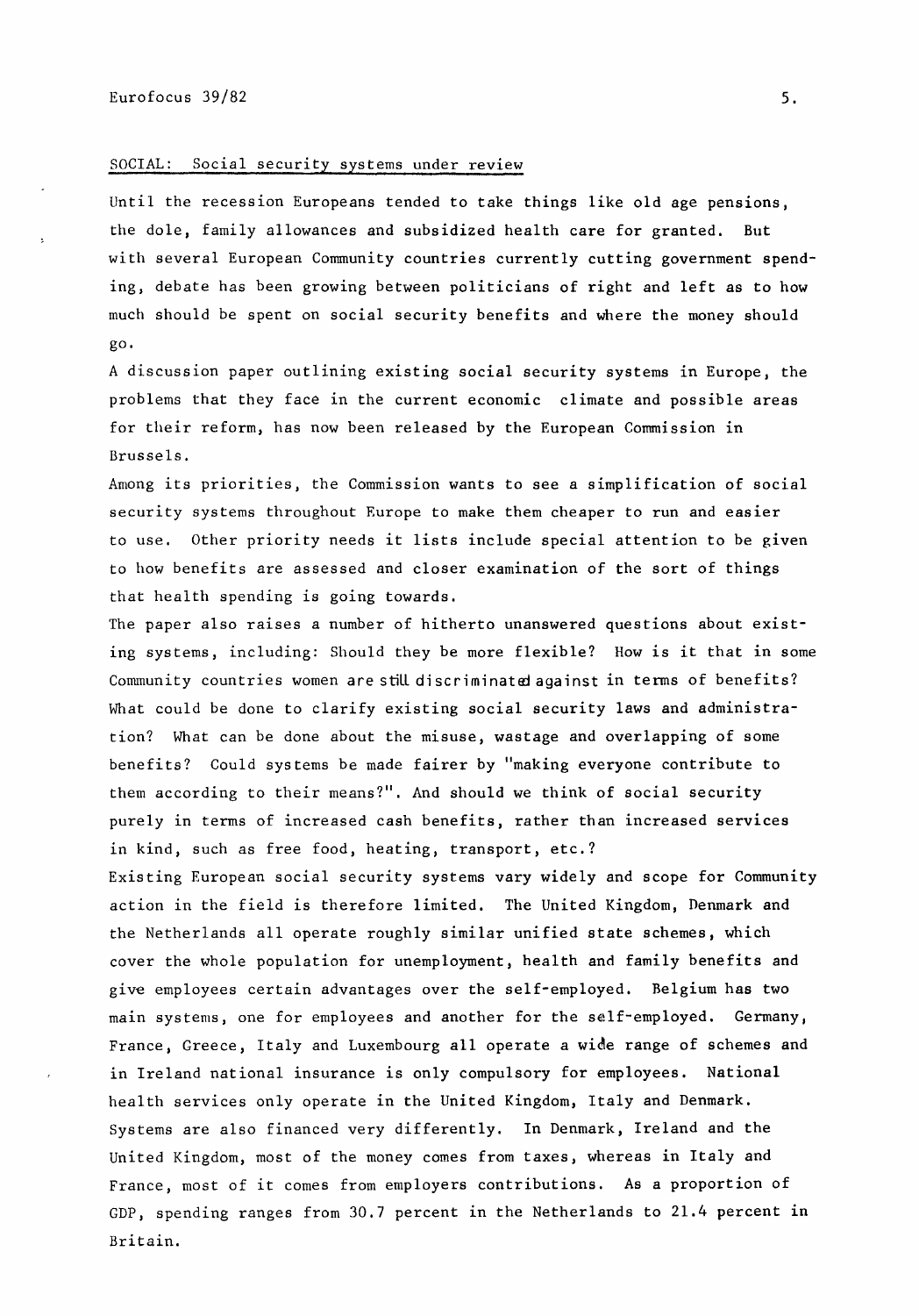### EXTERNAL RELATIONS: New links with Brazil

Brazil, the largest country in Latin America and the fifth largest country in the world, is ready to step up its trade and economic ties with the European Community.

Brazil and the Community have been linked to each other through a cooperation agreement since 1974. This arrangement has now been replaced by a more extensive Brazil - Community pact which deals with trade, industrial development and cooperation in the technology and science sectors. The new agreement entered into force in October this year, just one month before Wilhelm Haferkamp, the Commissioner for External Relations went to Brasilia for official discussions with leading Brazilian officials, including the country's President, Mr. Figueiredo, and the Minister for Foreign Affairs, Mr. Guerrero.

While in Brazil, Mr. Haferkamp signed the first instalment worth \$75 million of \$600 million loan to the Carajas iron-ore project decided recently by the European Coal and Steel Community.

The Carajas project is located in the heart of Amazonia, in an area well known for its mineral resources. By financing a part of the iron-ore development fund, the Community is in fact ensuring its future supplies of iron ore for the Community's steel industry. The Member States are leading investors in Brazil representing about 30 percent of all foreign investments in that country.

Foreign capital plays a major role in Brazil's economic development and enjoys the same guarantees as Brazilian private capital against nationalisation and other risks.

Trade is another major area where Brazil and the Community have been cooperating for some years. Brazil is the Community's largest export market in Latin America, and in turn, the Community provides Brazil with its major export outlet.

The Community's major exports to Brazil include machinery and transport equipment. Main Brazilian exports to the Community cover soya cakes, iron ore, coffee, tobacco, timber, cocoa and cotton.

These exports have been growing over the years, but just recently, Brazil also increased its sales of industrial goods to the Community.

What is needed now, according to Commissioner Wilhelm Haferkamp, is closer cooperation between economic operators. The Community is ready to back up such cooperation through trade promotion and sectoral conferences, said the Commissioner.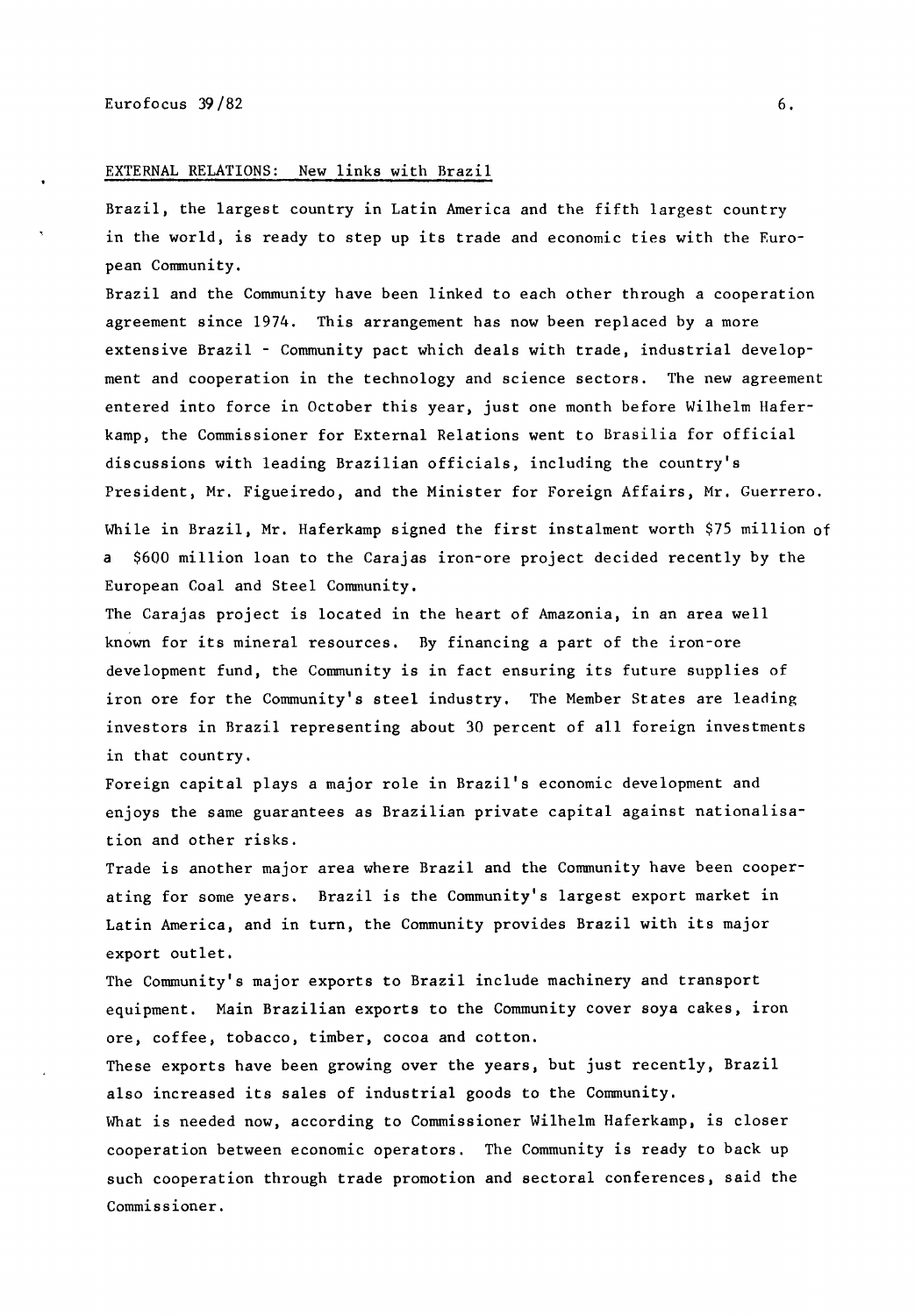..

# PARLIAMENT: Soviet Union accused

''A cold and calculated slow genocide", is how the Political Committee of the European Parliament has described the actions of the Soviet Union in the Baltic states of Estonia, Latvia and Lithuania since 1940, when the Soviet occupation began under the Molotov-Ribbentrop pact, signed by Stalin and Hitler.

"In an era of world-wide decolonisation, the USSR is the last major colonial power on earth", states the report, prepared by German Christian Democrat MEP Otto Habsburg. The Soviet Union has for the past 42 years "deprived these three populations of their national identity and exploited their natural resources", which include bituminous tars and phosphorite, two important raw materials.

"There is a general sentiment of despair among the population", states the report. It recalls the declaration made in April 1979 and signed by 45 Estonians, Latvians and Lithuanians, asking the United Nations to recognise the rights of the Baltic States to self-determination and independence and urging a referendum on this issue.

The report says that "a cold and calculated slow genocide" by the USSR is in flagrant contradiction with the principles of the final act of the Helsinki Declaration on Security and Cooperation in Europe, guaranteeing the rights of peoples to self-determination, and with the United Nations charter. The Baltic States are part of Europe, the report continues, and Europe therefore cannot remain indifferent to the fate of fellow Europeans.

The Political Committee of the Parliament therefore wants the Foreign Ministers of the European Community, when discussing political cooperation, to adopt a joint position on the issue. It also proposes that "the problem of the Baltic States" be submitted to the Special Decolonisation Committee of the United Nations. How could the Soviet Union oppose such a procedure since it has introduced similar requests itself on other occasions? The principle of decolonisation is indivisible and "what is right for Africa is also right for Europe", concludes the report.